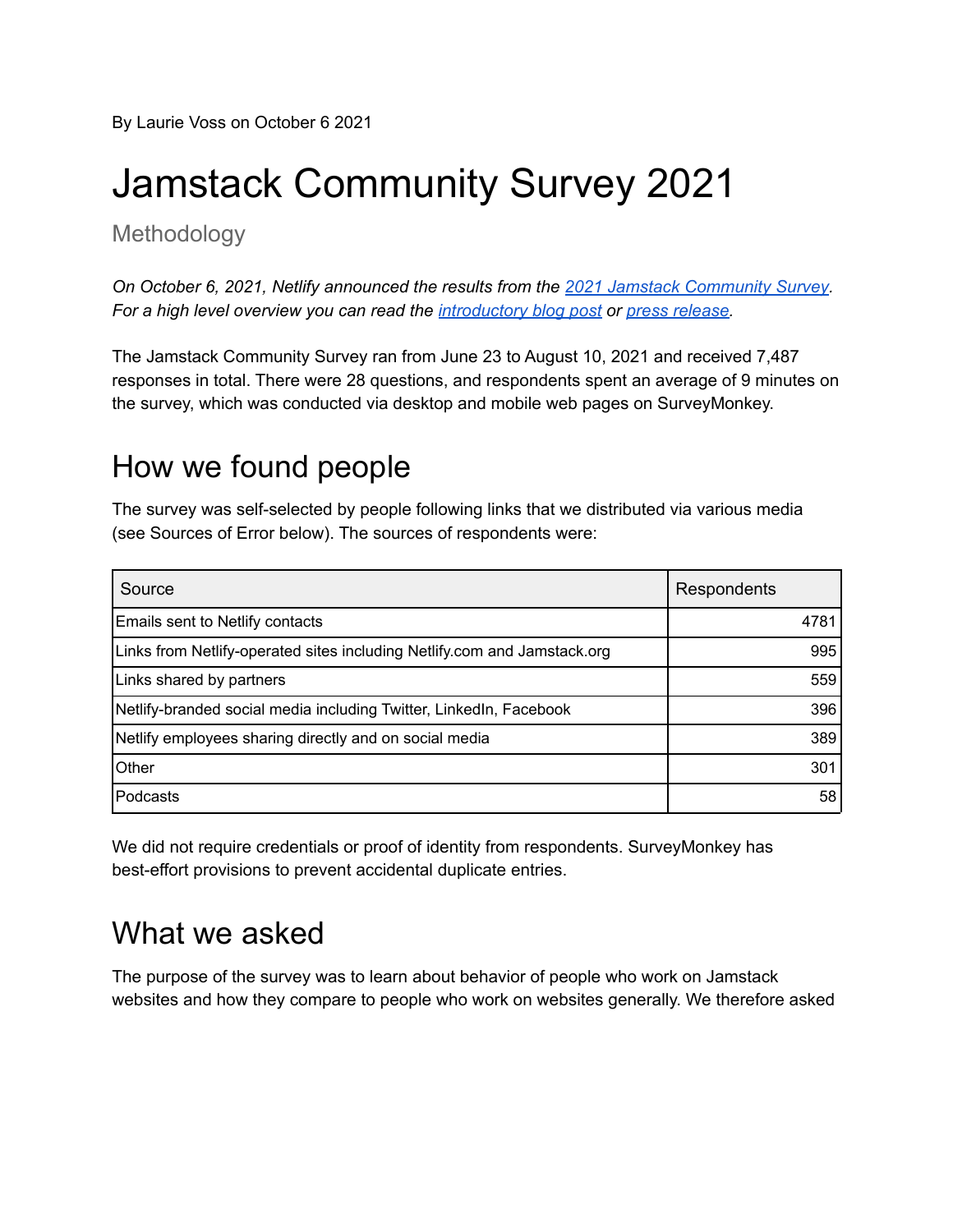questions that grouped people by title:



#### Job titles

Source: Jamstack Community Survey 2021

Developers were our most common category last year, so we split them into 3 categories this year. To avoid inaccurately excluding people with non-developer titles from technical questions, we separately asked "Do you have opinions about developer tools?" and used that answer to filter questions about technical topics regardless of the title they supplied.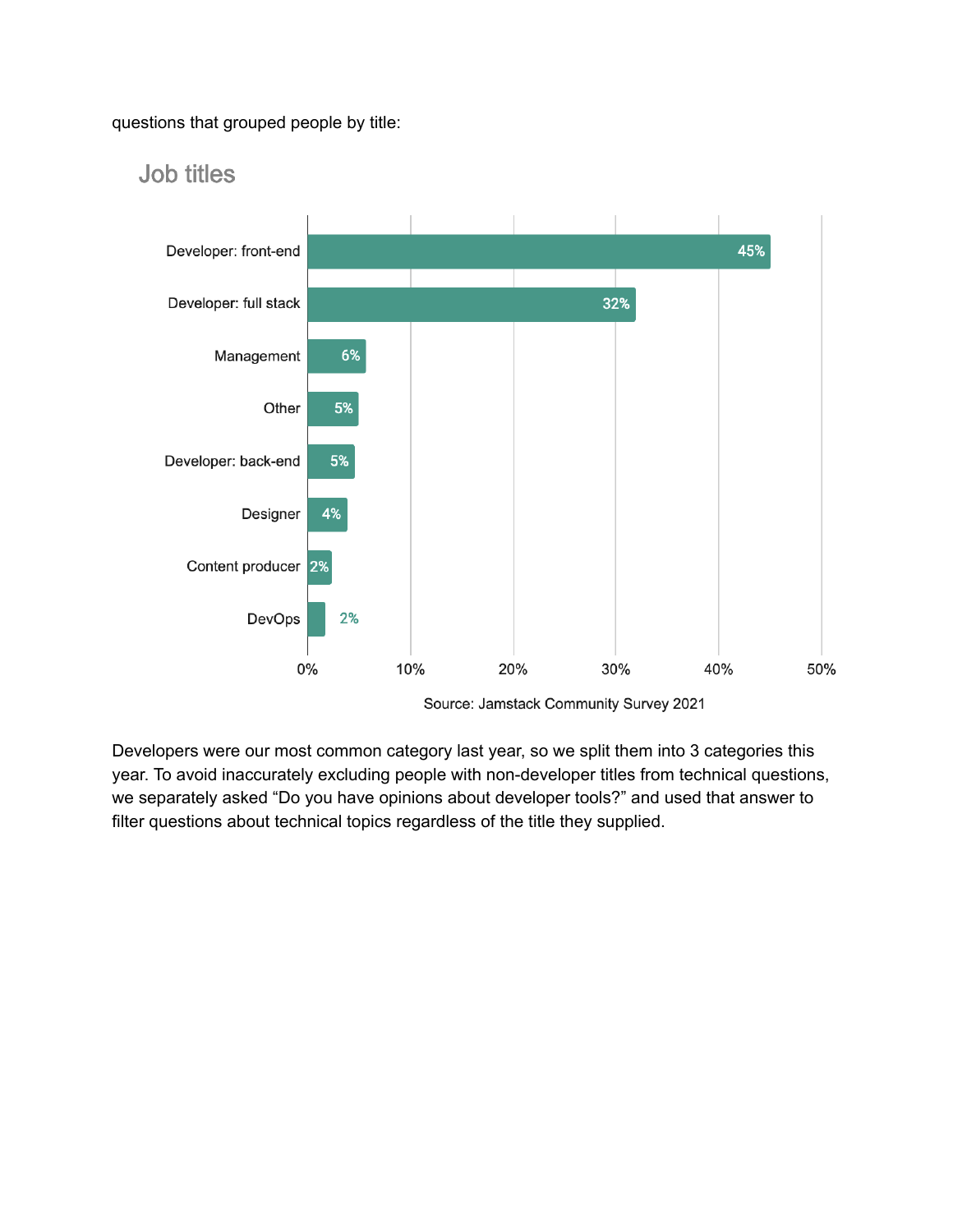

Do you have opinions about developer-specific tools like programming languages, web frameworks and databases?

We did not ask demographic questions such as age, race, or gender (see Sources of error below). We did ask about working situation:



What's your employment status?

Respondents who indicated they were not currently working (unemployed, retired, between jobs, student) were excluded from questions that referred to working situations, such as job title,

Source: Jamstack Community Survey 2021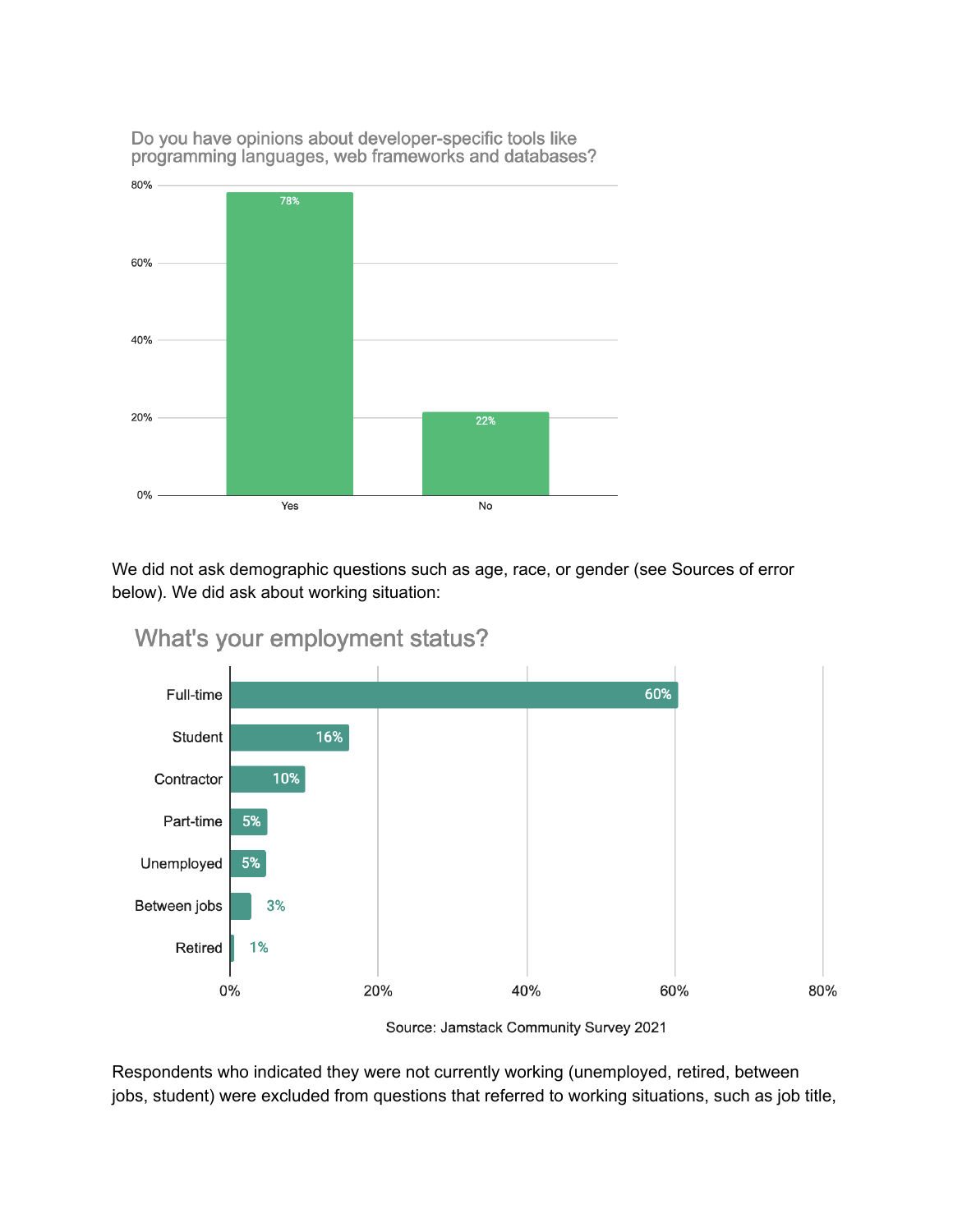department, and industry. Since students are a large portion of the population and had notably different preferences, we analyzed them separately from the "working" population.

We asked which industries the work people do belongs to. We allowed people to answer multiple industries since companies often do not have a perfect fit. The shape of this question accounts for the fact that many large companies participate in many industries at the same time. For example, Google is simultaneously in advertising, media, and even arguably transportation.

#### **Industries**



Source: Jamstack Community Survey 2021

To correct for a potential source of error, we asked people to indicate whether or not their company was a "tech" company. Asking the tech question separately improves the number and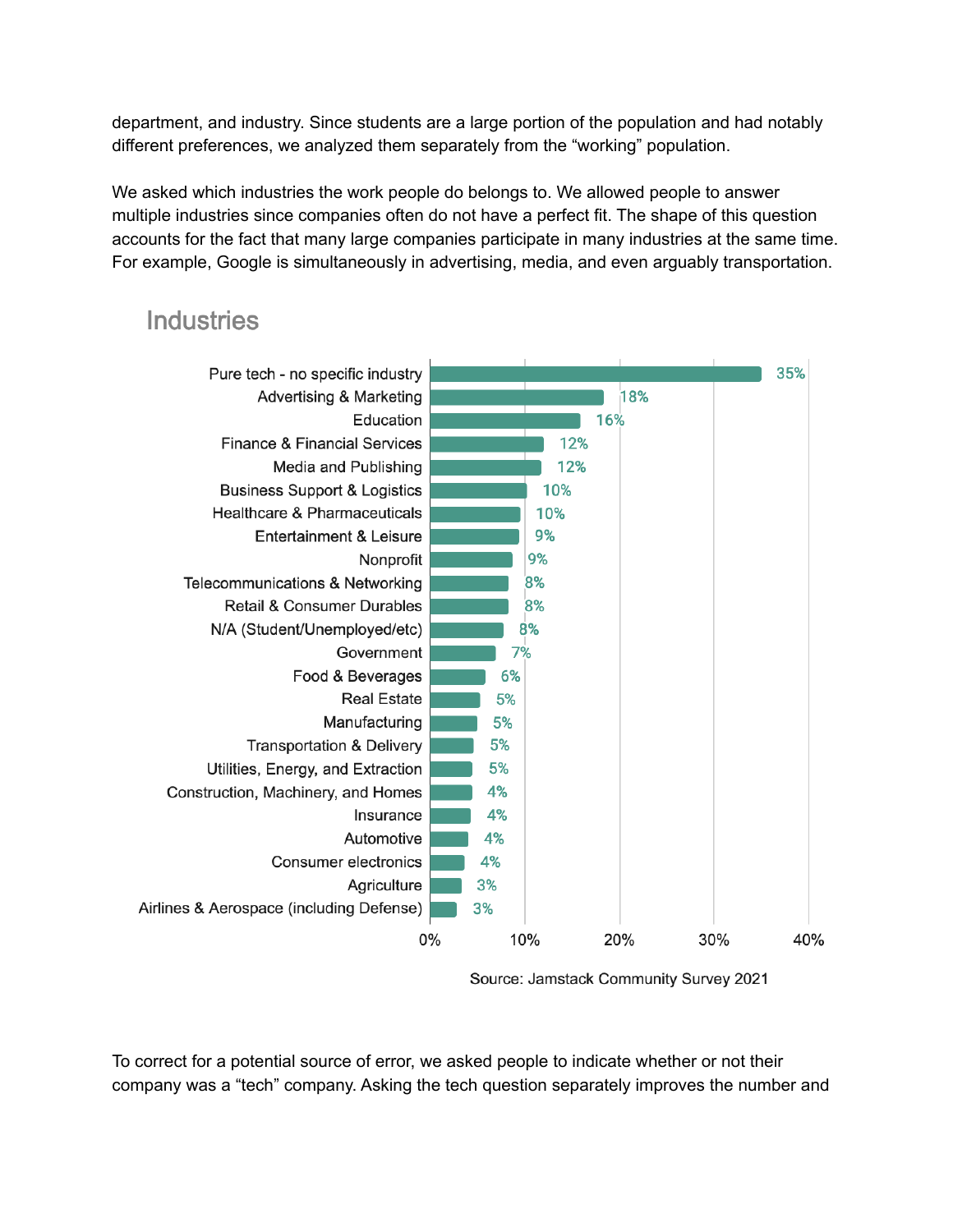variety of responses we get for non-tech industry categories, although we do not use the answer directly.



Is your company a tech company?

Source: Jamstack Community Survey 2021

We asked respondents where they are located in the world, to the granularity of major regions. There is no good data on the actual distribution of Jamstack developers by region, so we did not attempt to weight results by region.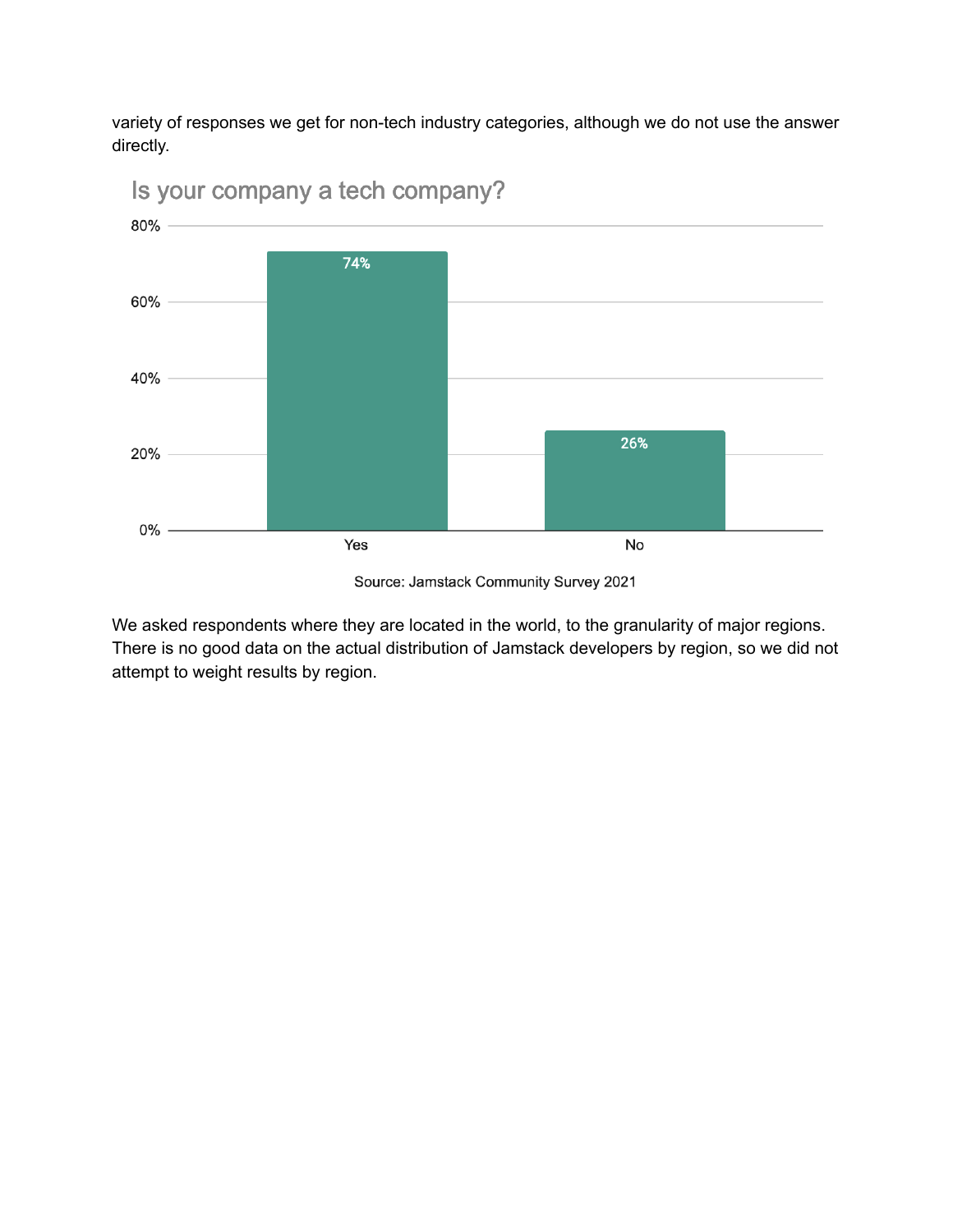What region of the world is the best description of where you live?



Source: Jamstack Community Survey 2021

## What we didn't ask

We did not ask about

- Age
- **Race**
- **Gender**
- Total years of experience (we did ask about years of experience relevant to current job)

### Sources of error

- **1. Self-selected surveys are biased to people who want to take surveys.** In our context, this probably creates a bias towards people who are enthusiastic about sharing their opinions about developer tools and trends. Thus our results may overstate enthusiasm for new and emerging technologies, and it is not possible to correct for this.
- **2. Our sources of respondents were mostly already familiar with Netlify.** This creates a bias towards people already familiar with Netlify (either positively or negatively). Overall responses indicated high levels of enthusiasm for Netlify products and services,